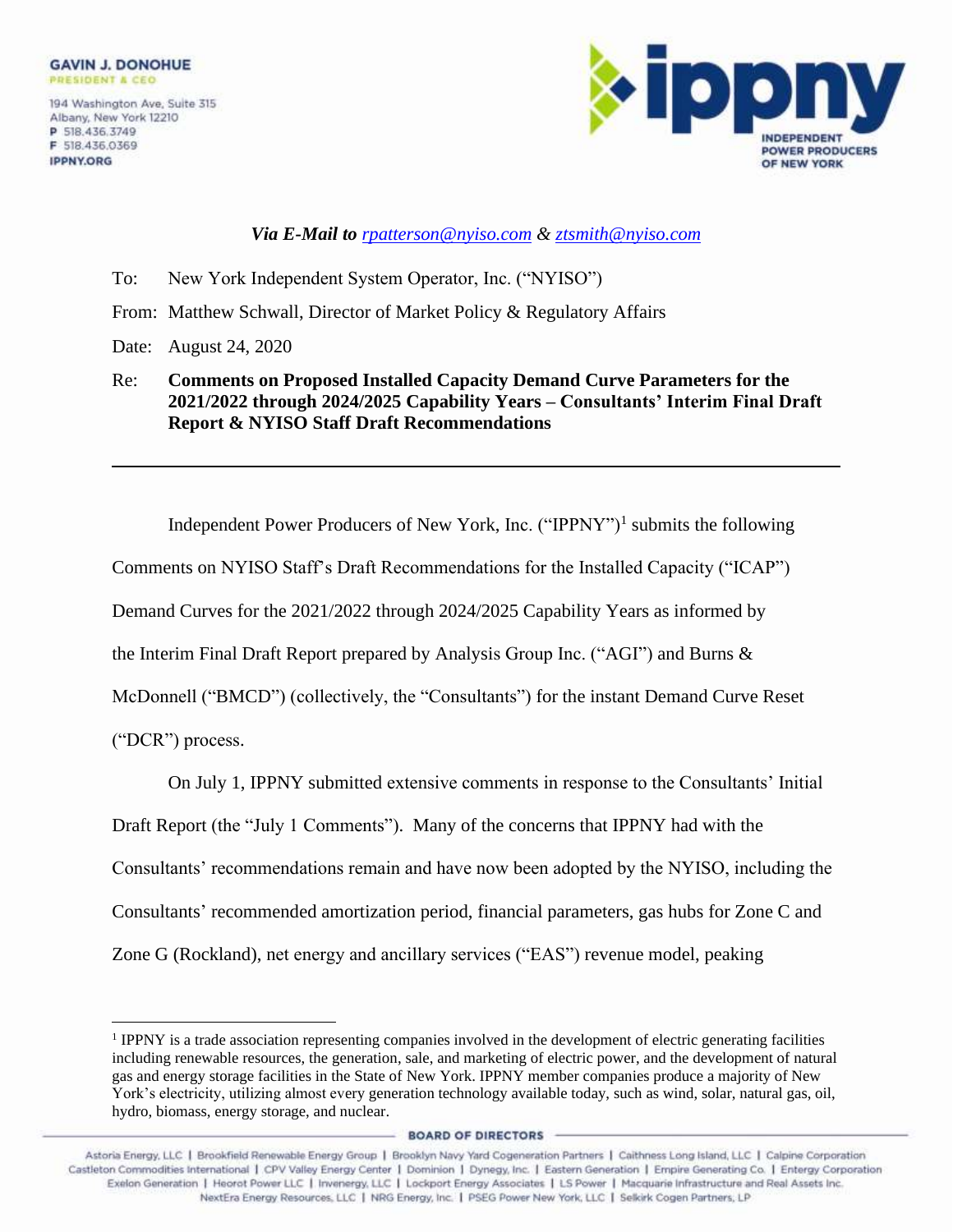technology costs, and the decision to use Level of Excess Adjustment Factors ("LOE-AFs") that do not include the known retirements of peaking plants in New York City resulting from the Department of Environmental Conservation's ("DEC") NOx Limits Rule for Simple Cycle and Regenerative Combustion Turbines (the "Peaker Rule") except those limited plants that have been identified by the NYISO as triggering a reliability need. IPPNY also commented on the Consultants' initial recommendation not to include Selective Catalytic Emissions control technology on the Zone G Dutchess County peaking unit, which the Consultant and NYISO have since agreed should be included. IPPNY supports this decision for all of the reasons expressed in the July 1 Comments, which are not repeated here.

As IPPNY noted in its initial comments, the reliability analyses recently issued by both the NYISO and Con Edison demonstrate that the State's public policy initiatives will drive significant reliability needs on the New York system by 2023, *i.e.*, during *this* DCR period. Reference point prices must be adequate to ensure the system maintains sufficient new and retains sufficient existing dispatchable resources to address these needs and provide the necessary resource adequacy for a reliable system over the long term. Indisputably, the need to do so has only become more immediate since the last DCR process was completed given the aggressive advancement of the State's Clean Energy Standard ("CES") program and further heightened by the enactment of the Climate Leadership and Community Protection Act (the "Climate Act") in the intervening period. Aspects of the Interim Final Draft Report, however, rest on flawed assumptions and are materially deficient, and thus, are not just and reasonable because they will not produce the price signals needed to support this investment. IPPNY thus urges the NYISO to correct these errors in its Final Recommendations as established herein.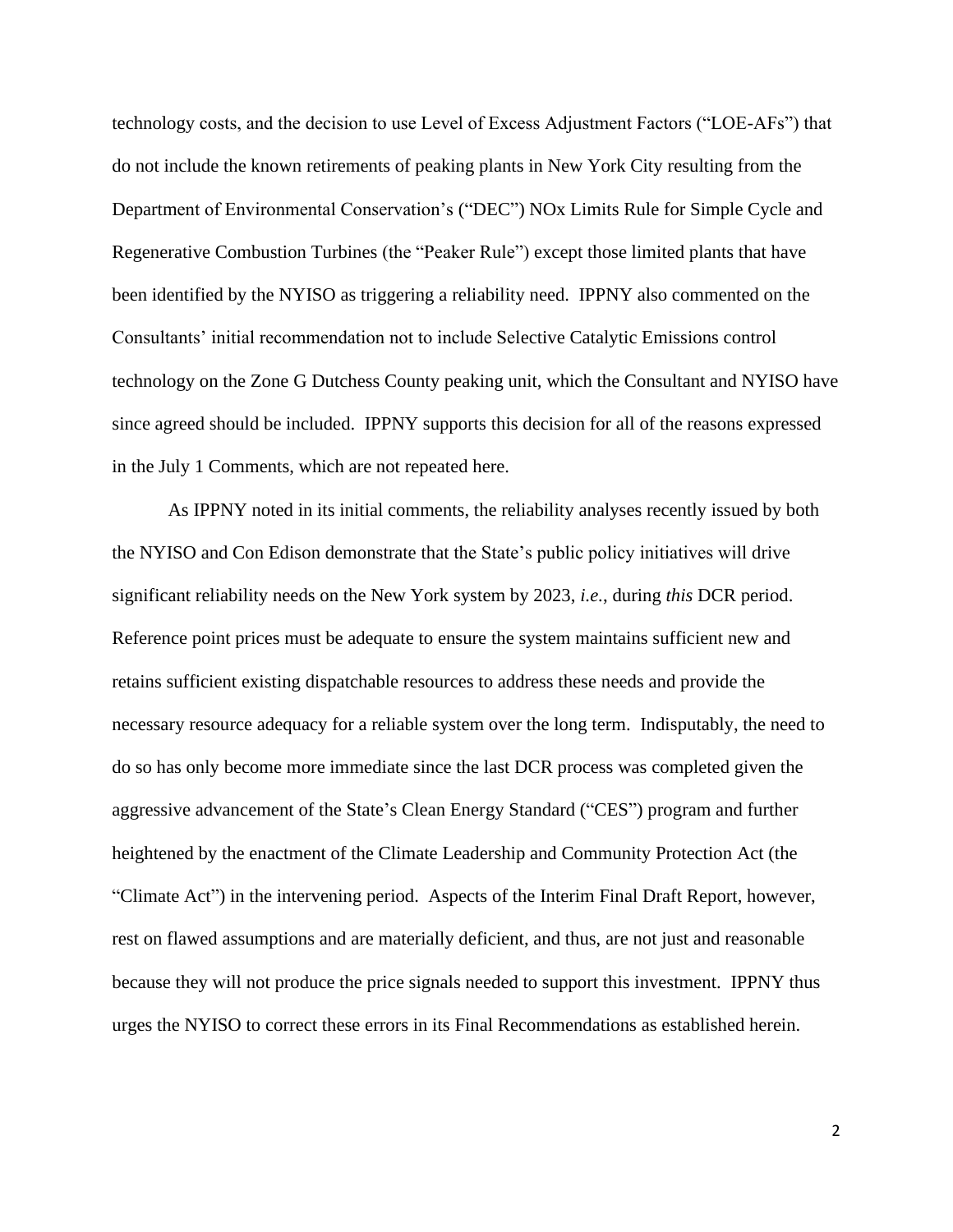## **A. Modifications to the Draft Report Are Required to Accurately Reflect the Gross Cost of New Entry ("CONE") of the Fossil-Fueled Proxy Peaking Unit in All Zones.**

The Consultants recommend, and the NYISO correctly supports, that the Zone G Dutchess County proxy unit must include Selective Catalytic Emissions control technology and that no one-time adjustments can be made to exclude any energy and ancillary services market prices for the period September 1, 2019 through August 31, 2020 as a result of the COVID-19 pandemic. However, the Consultants' proposed Demand Curve parameters continue to significantly understate the Gross CONE of the fossil-fueled proxy peaking technology by not adequately accounting for real world evidence or capturing the risks associated with developing a fossil-fueled peaking unit in New York State. The NYISO must reconsider its support of the following recommendations.

#### i. **Amortization**

The basis of AGI's recommendation to reduce the amortization period from 20 to 17 years is right in principle but ultimately wrong as applied. It is reasonable to assume that the useful operating life of the selected proxy peaking unit will end in 2040 when the Climate Act mandates that the power sector be emissions free. However, IPPNY maintains that the Consultants' proposed 17-year amortization period is an unreasonable approximation of the number of years during which a new peaking unit could reasonably be expected to recover its capital costs given information that is publicly available.

As IPPNY advocated in its July 1 Comments, a 15-year amortization period is the only reasonable approximation of the amount of time a new peaking unit responding to the reference prices for the 2021-2025 Demand Curves can expect to recover its capital costs. The Consultants' proposed 17-year amortization period wholly ignores the fact that no new fossil

3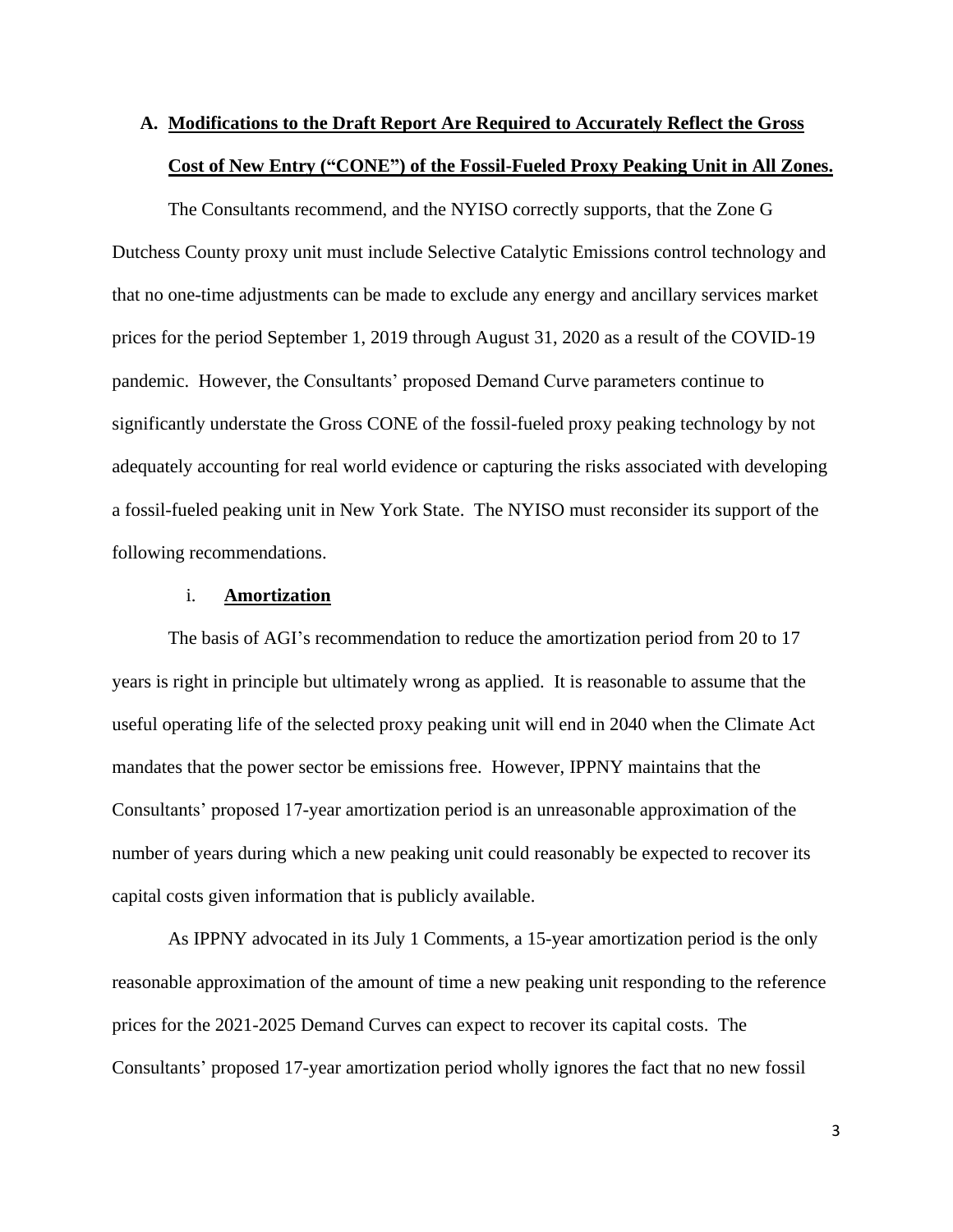peaking plant similar to the proxy unit is under construction or could be expected to reach commercial operation until the second half of the DCR period (2023-2025), at the earliest. Indeed, review of the NYISO's interconnection queue confirms AGI's currently proposed amortization period is untenable. There are three fossil-fuel based projects in Class Year 2019  $("CY19")$  – the Danskammer project (#791), the Liberty Generating Alternative project (#668), and the Gowanus Gas Turbine Facility Repowering project  $(\text{\#778})$ .<sup>2</sup> The projects have estimated Commercial Operation Dates ("CODs") of October 2023; February 2024; and May 2024, respectively.

Assuming, *arguendo,* that each of these facilities proceeds and achieves its intended COD, they would have economic operating lives of 16.3, 15.9, and 15.7 years, respectively, in compliance with the Climate Act's mandate. $3$  Thus, under what are likely the best case scenarios, on average, and consistent with AGI's methodology for proposing that 17 years is the average operating life across the four-year DCR period, the average operating life of the three facilities in CY19 is only 16 years. And, any developer of a fossil-fueled project subsequently entering a future CY is likely to have a COD later than those of the three CY19 projects, making the Consultants' approach even less tenable.

Importantly, this 16-year period also presumes estimated CODs will hold in the face of permitting, construction and other delays that are common for electric generating projects in New York. Even under these best-case circumstances, the proposed 17-year amortization period is insufficient for project developers to recover the capital costs of their projects. To be clear,

<sup>2</sup> *See* CY19 Status Update (January 7, 2020), available at [https://www.nyiso.com/documents/20142/10150338/05\\_CY19%20Status%20Update\\_TPAS-](https://www.nyiso.com/documents/20142/10150338/05_CY19%20Status%20Update_TPAS-Jan072020_Draft.pdf/acbc5e0d-c4b1-74f5-718e-5a3c755a8eb6)[Jan072020\\_Draft.pdf/acbc5e0d-c4b1-74f5-718e-5a3c755a8eb6](https://www.nyiso.com/documents/20142/10150338/05_CY19%20Status%20Update_TPAS-Jan072020_Draft.pdf/acbc5e0d-c4b1-74f5-718e-5a3c755a8eb6)

 $3$  The commercial operating life was calculated by counting the number of years between May 1 of the Capability Year the unit reaches COD and January 1, 2040, consistent with Consultants calculations used to recommend a 17 year amortization period (see P 63 of Draft Report).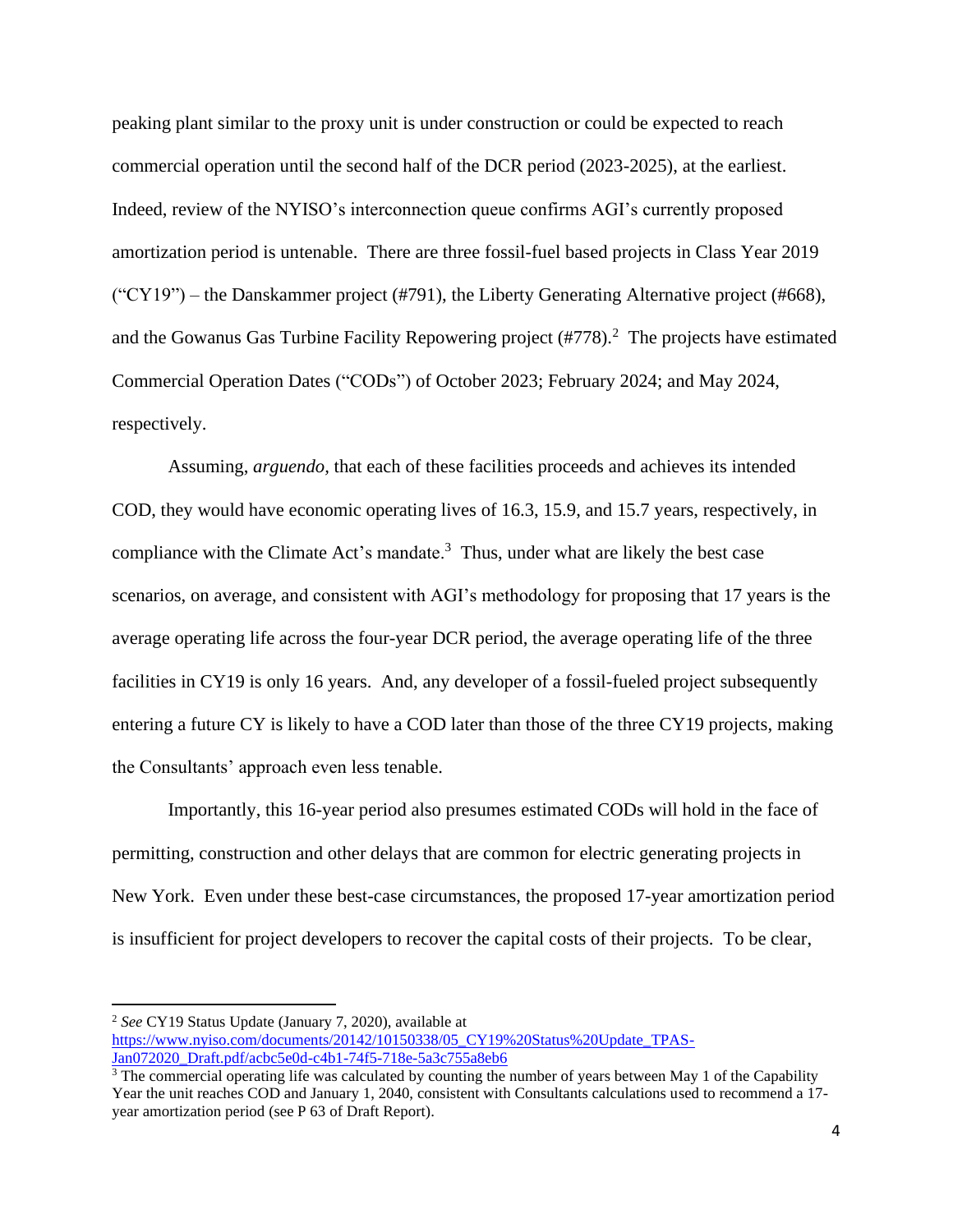IPPNY is not basing this position on what any one generator may or may not do. However, if no generator can achieve a defined parameter, the parameter itself cannot be considered reasonable. That is the case here. Thus, considering probable construction timelines based on *any* proposed projects that could actually be developed during this DCR period, and taking into account some potential for delays to be faced, a reasonable amortization period for the fossil-fueled peaking plant can be no longer than 15 years.

The NYISO's Market Monitoring Unit ("MMU"), Potomac Economics, and a number of other stakeholders suggest that the NYISO should not deviate from the historically assumed 20 year amortization period. They suggest that the owner of the proxy peaking plant will likely be able to retrofit the facility to run on alternative fuels, such as hydrogen or renewable natural gas, that are presumed to comply with the Climate Act's emissions free mandates, thereby retaining the value of the plant post 2040. The MMU justifies this assertion by citing to studies conducted by AGI and the Brattle Group which conclude that prohibitively large amounts of renewable and battery resources would be needed to replace fossil fuel-fired generation after 2040, and, therefore, concludes that there is no reasonable basis for assuming that all existing dispatchable resources will retire.<sup>4</sup> While it is true that there will be a need for dispatchable generation on the system in 2040, there is simply no way of knowing which resources or technologies will be feasible, economically viable, or permitted by the State to meet the goals of the Climate Act. Nor, equally importantly, can any cost for such retrofits reasonably be estimated at this time as AGI repeatedly established during the stakeholder meetings.

<sup>4</sup> MMU Comments on Independent Consultant Initial Draft ICAP Demand Curve Reset Report and forthcoming draft NYISO Staff DCR Recommendations, at P. 6. Available at [https://www.nyiso.com/documents/20142/13609298/MMU-2020-DCR-Draft-Report-Comments.pdf/d31ba142-](https://www.nyiso.com/documents/20142/13609298/MMU-2020-DCR-Draft-Report-Comments.pdf/d31ba142-5af8-4b04-af51-1a275682a962) [5af8-4b04-af51-1a275682a962](https://www.nyiso.com/documents/20142/13609298/MMU-2020-DCR-Draft-Report-Comments.pdf/d31ba142-5af8-4b04-af51-1a275682a962)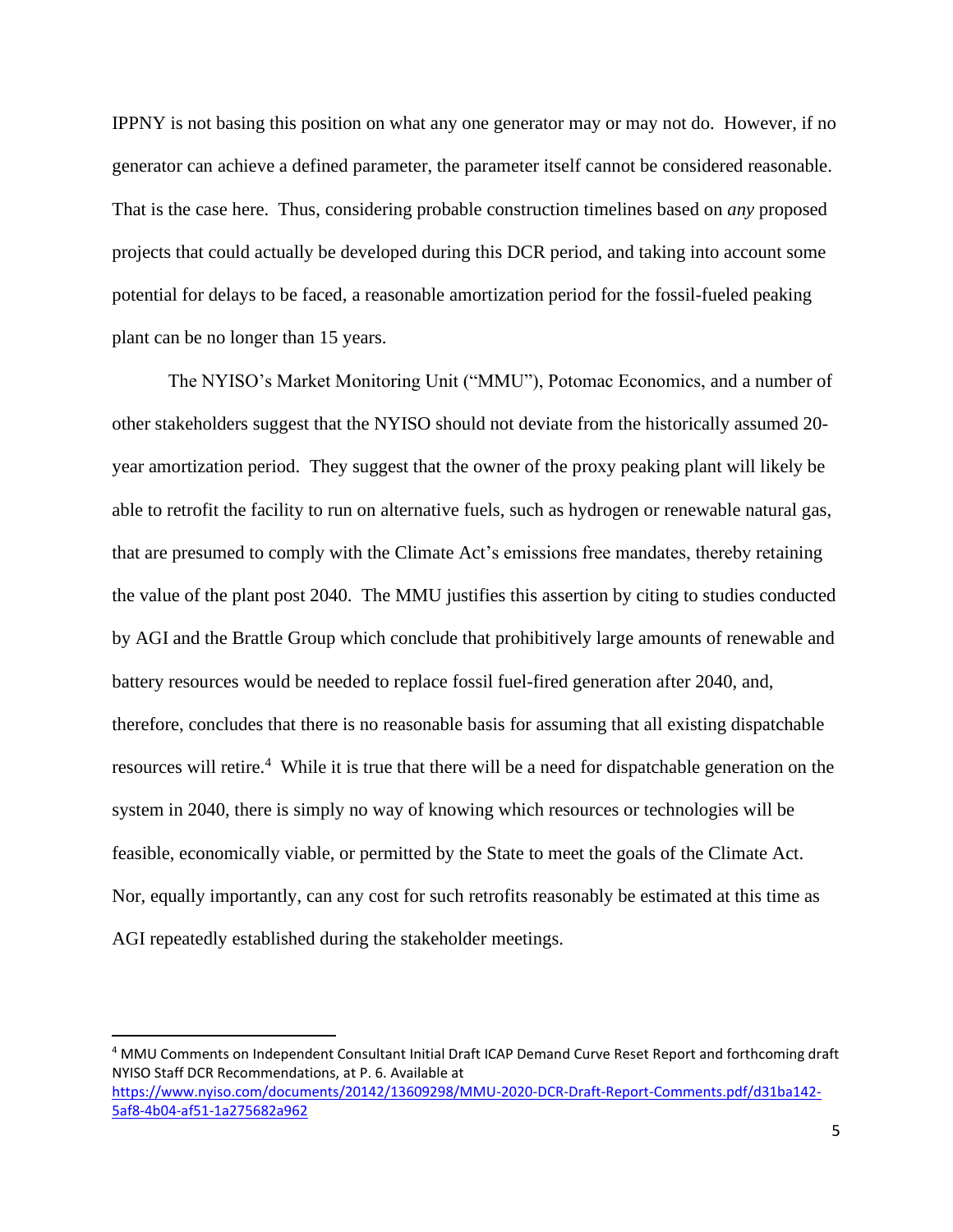The MMU further cites to a statement by the developer of the proposed Danskammer gas-fired repowering project that the facility can transition to zero-emission hydrogen power "when the technology is available to transport and store hydrogen (emphasis added)."<sup>5</sup> The MMU and other stakeholders' assertions that a developer of the fossil fuel-fired proxy peaking plant will be able to retrofit the facility to run on an alternative fuel source are completely subjective and not based on evidence. It should be noted that conversion is likely to have significant costs, those costs are unknown at this time because this technology is not available, and none of the entities proposing longer amortization periods have included those future costs in their proposal. Investors will not finance projects today based on the possibility of retrofitting a facility at a later date with technology that does not currently exist and the costs for which cannot be known, nor will an investor rely upon a fuel source that does not exist in the quantities, and at the prices, that would be necessary to reliably operate a peaking facility. Moreover, direct conversations between developers and equity investors demonstrate that lenders are unwilling to take this bet on a wing and a prayer and finance projects that cannot comply with the Climate Act beyond 2040, and so are seeking to recoup their capital prior to 2040.

### ii. **Weighted Average Cost of Capital ("WACC")**

AGI continues to recommend WACC parameters that are too heavily benchmarked against corporate debt when the evidence of project development in New York demonstrates that investments have been, and are continuing to be, made utilizing project finance debt, do not adequately reflect the risk of fossil-fuel based investment in New York, and do not take into account the upfront capital cost or ongoing financial carrying costs of energy margin hedges required by lenders. The NYISO must reconsider its decision to support without modification

5 *Id*.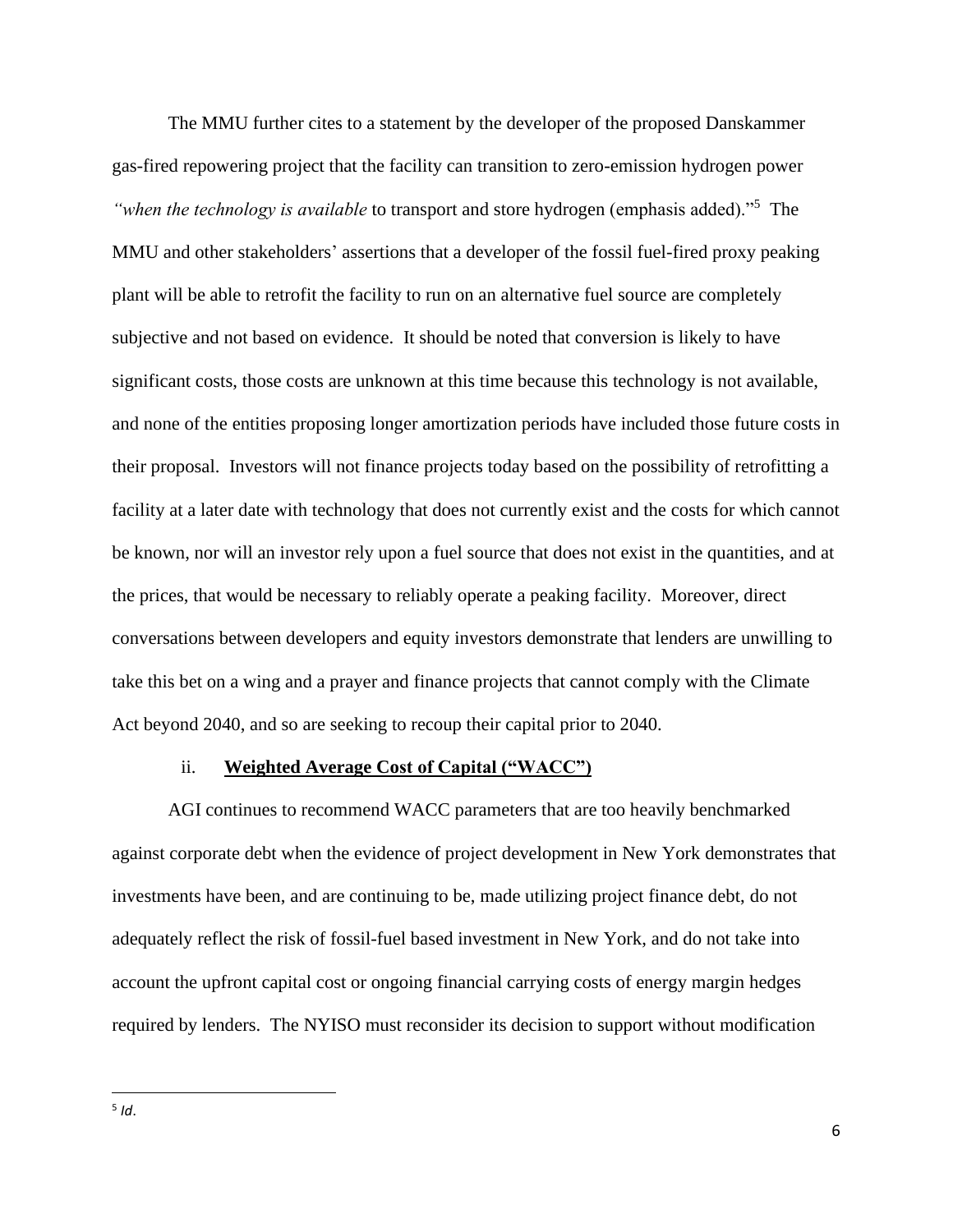AGI's proposed financial parameters. Even in the case of corporate investment, the corporate cost of capital is the average for the corporation and AGI has acknowledged that the companies reviewed have a combination of merchant projects and projects backed by contracts. These companies would not consider investing in a future merchant facility based on being economic at their corporate debt costs because the merchant generator is riskier than their current respective portfolios. The NYISO must reconsider its decision to support without modification the Consultants' proposed financial parameters.

The assumed Return on Equity ("ROE") of 13% is too low. As IPPNY demonstrated in its July 1 Comments, AGI basis their ROE recommendation too heavily on the average estimated ROE of publicly traded IPPs, which primarily invest utilizing balance sheet financing, when 20 years of evidence demonstrates that all new gas-fired power generation projects in New York have been financed utilizing non-recourse finance, *not* balance sheet financing.<sup>6</sup> If a publicly traded company were to use balance sheet financing for a merchant facility they would require a higher return than their corporate rate because the investment is riskier than their corporate portfolio. There are any number of reasons why developers have chosen to finance their projects utilizing non-recourse financing over balance sheet financing in New York, but the fact remains that equally weighting the expected ROE of publicly traded IPPs and private-equity backers is an unreasonable balance given historic investments. The NYISO should therefore more heavily weight the expected ROE for project financed projects by increasing the ROE to between 15% and 17%, which is squarely within the range of the expected ROE for private lenders.

AGI's proposed ROE is also too low because it *underweights* the level of risk faced by developers of fossil generation in New York. As explained in the IPPNY July 1 Comments, new

<sup>6</sup> See IPPNY July 1 Comments at PP. 12-15.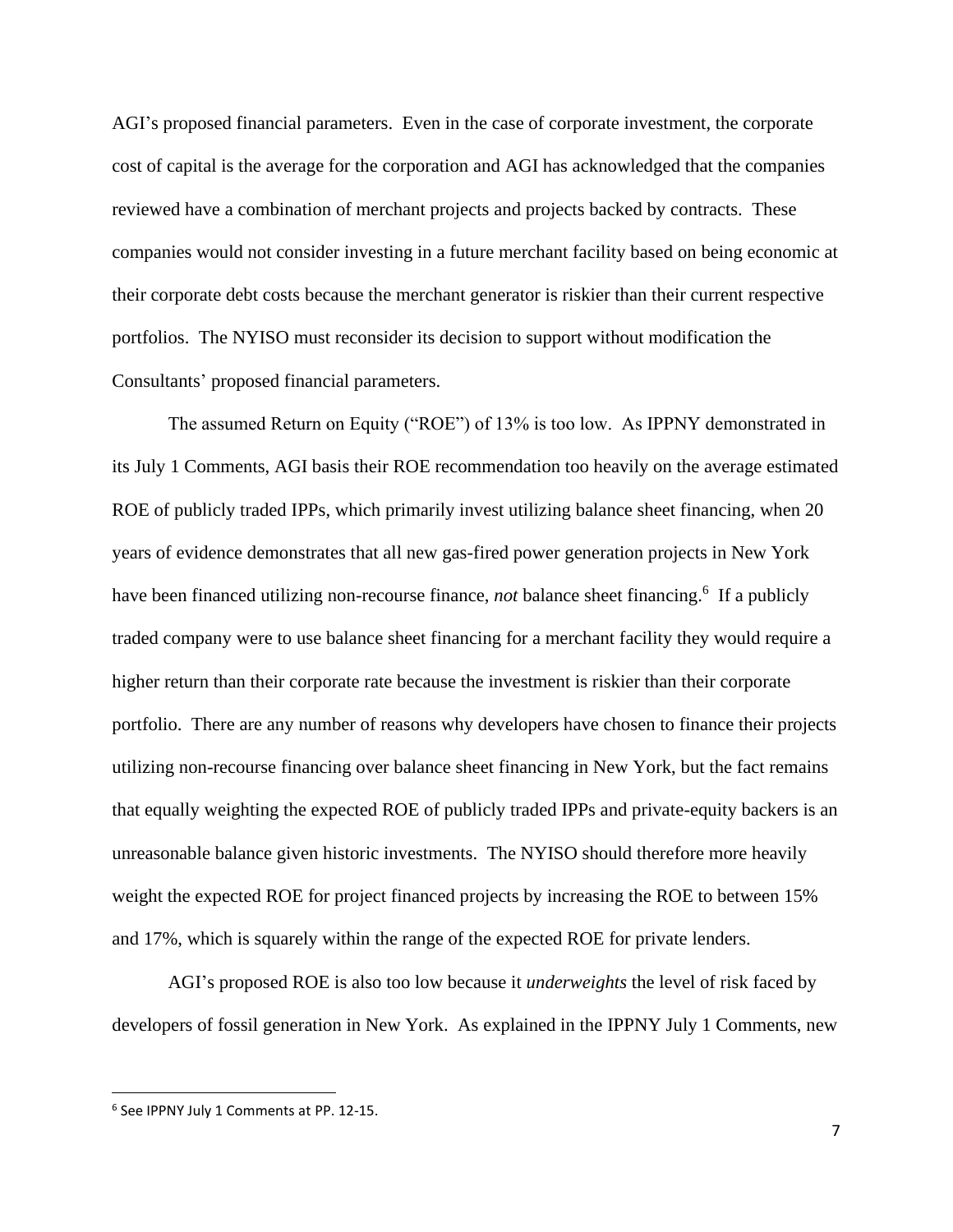legislation and regulations already enacted, such as the Climate Act, the Renewable Siting Act and the Peaker Rule, require a higher ROE to account for the additional risk faced by fossil investments in New York. Moreover, since IPPNY's July 1 Comments were submitted, the DEC has proposed for public comment regulations to reduce greenhouse gas emissions statewide to 60% of 1990 levels by 2030 and to 15% by 2050 in compliance with the mandates of the Climate Act. 7

AGI's proposed WACC parameters are made more unreasonable by AGI's assertion that they account for energy margin hedges that are common requirements of construction project financings without including any costs of securing those hedges. Lenders have recently required energy margin hedging for all new merchant natural gas facilities through revenue puts which represent a considerable upfront funding requirement coinciding with the financial closing of the facility, as explained in more detail in the comments of Danskammer Energy, LLC (notably, a developer actively seeking to finance a project that utilizes fossil-fuel technology) submitted contemporaneously with these comments. $8$  Revenue puts establish a floor amount of energy related revenue every month during the term of the financing, the cost of which can only be reflected in the upfront premium payment for the put option at financial close. The Consultants proposed WACC is too low to have adequately accounted for these hedges in the assumed upfront financial closing costs of the peaking technology. As reflected in the NYISO's buyerside market power mitigation ("BSM") analysis of recently developed projects, e.g. Cricket Valley Energy Center and the Valley Energy Center, there is, in fact, a material cost of hedging instruments used in the financing and construction of those projects. The methods by which

<sup>7</sup> DEC Releases Proposed GHG Reduction Regulations to Implement Climate Leadership and Community Protection Act. Available at<https://www.dec.ny.gov/press/121141.html>

<sup>8</sup> Hereinafter referred to as the "Danskammer Comments."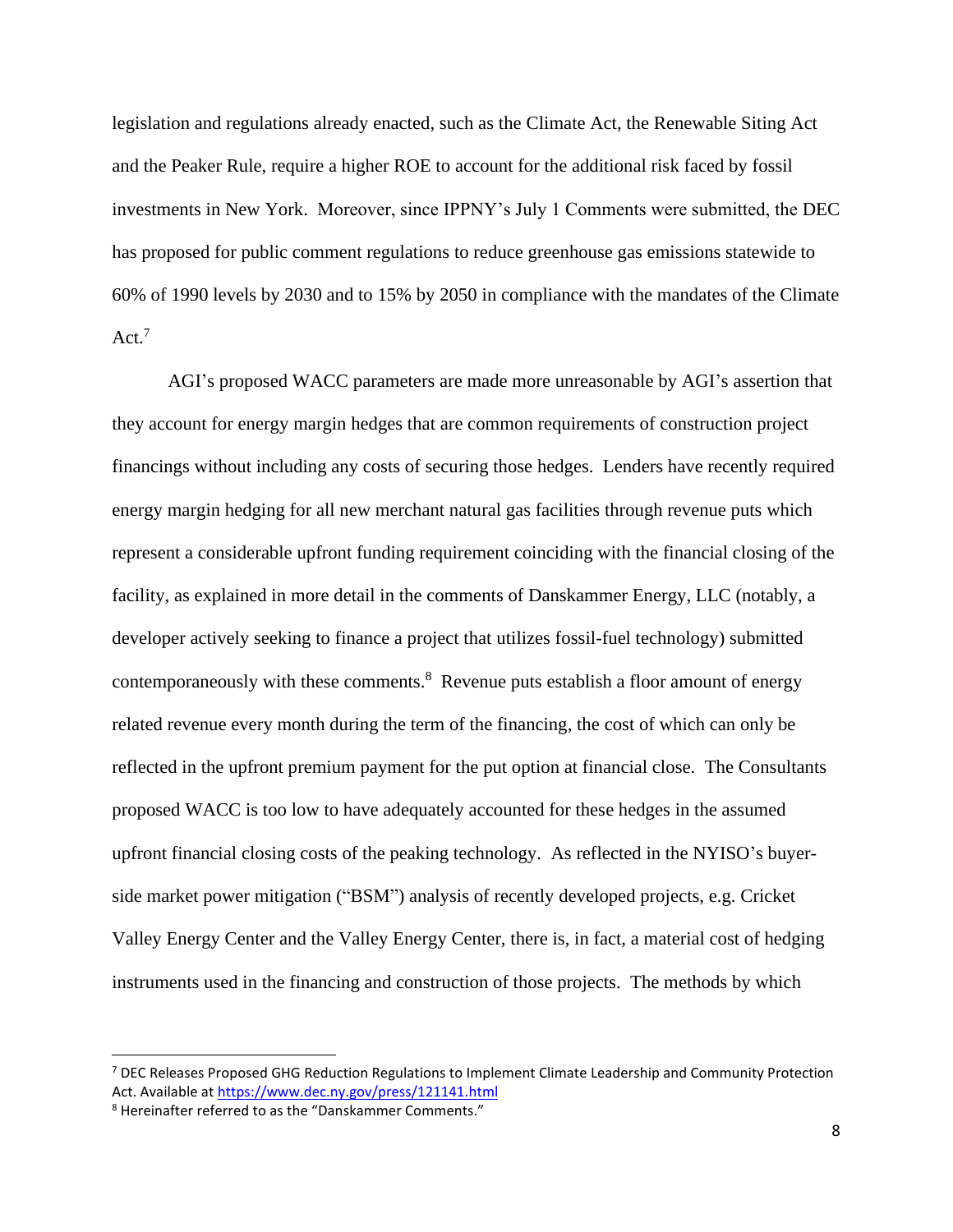different technologies are financed in the power sector are fluid. What was an acceptable balance of considerations in a previous DCR does not guarantee that same balance is just and reasonable in the current or next DCR. Ineed, the periodic review process was incorporated in the Demand Curve structure from the outset to ensure technology advancement, system conditions, market factors and any other relevant changes were captured. AGI has inexplicably ignored required hedging arrangements notwithstanding clear evidence demonstrating they are now a necessary precondition to secure financing of a merchant project in New York. The NYISO must thus account for the cost of hedging, by reflecting it in the upfront closings costs to construct the proxy unit, in its Final Recommendations.

#### iii. **Capital Cost Assumptions**

The Consultants divide the capital costs of the proxy unit into EPC (engineer, procure, construct) and Non-EPC (owner's costs) costs. As a starting point, the Consultants have not provided a sufficient line item breakout of the information and individual cost components used to develop the assumed EPC costs consistent with the level of detail and nature of information provided in past DCR processes, which has been requested multiple times, for NYISO stakeholders to evaluate. Therefore, IPPNY cannot provide detailed feedback on the reasonableness of the EPC cost recommendations at this time, and requests that a detailed breakout of EPC costs be provided by Friday, August 28, and that stakeholders be given until Wednesday, September 2, to submit supplemental comments on this point. The Consultants also have not provided sufficient justification for why arguments and evidence presented by commenters in response to the initial draft recommendations have been implicitly dismissed or ignored in issuing the Final Report.

9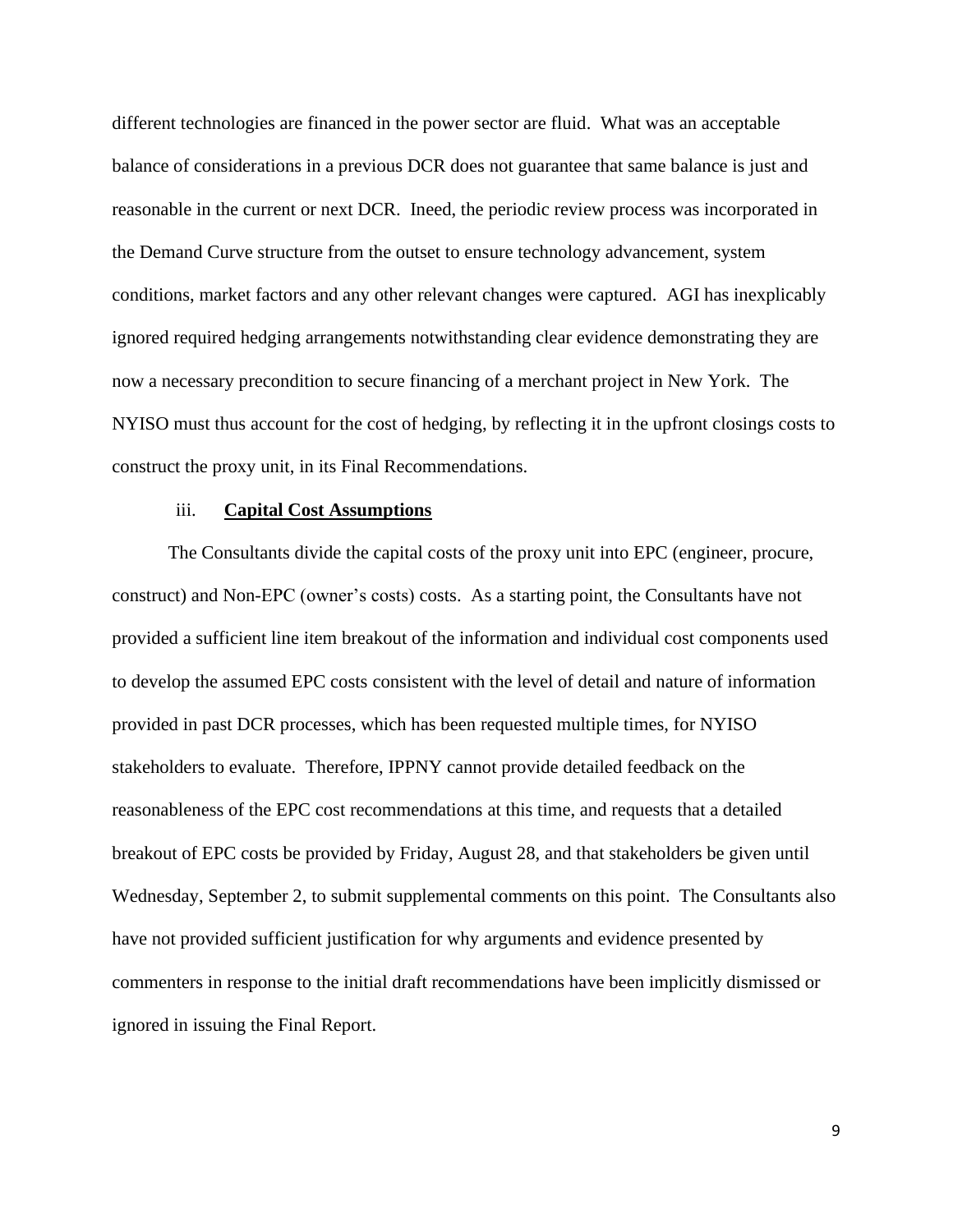Based on the limited information that is available, it is readily apparent that the Consultants are grossly underestimating the assumed Owner's Cost Allowances for the *1x0 GE*  7HA.02, which are provided by line item in Appendix A to the Interim Final Draft Report.<sup>9</sup> The Consultants recommend Owner's Cost Allowances line items for Owner's Project Development, and Permitting and Licensing Fees in total across all Load Zones range from \$1.37M to \$1.78M. As is explained in detail in the Danskammer Comments, Danskammer, which is actively navigating the New York State Article 10 siting process, has already incurred development, permitting and licensing costs that exceed \$8.6M and are expected to total \$9.8M by completion. While it is true that the costs embedded in the DCR process calculations are intended to be for a generic facility, the level of costs assumed strain credulity when they are a small fraction of costs demonstrated to be incurred in practice. Indeed, Article 10 intervenor funding requirements alone which would apply to the proxy peaking plant cost \$600,000, which is more than half of the Consultants' \$1M assumption for permitting and licensing fees. Applying the Consultants' rational, participating in the Article 10 process is thus remarkably somehow more costly for intervenors than the project sponsor itself.

Assuming that the two aforementioned line items are the only cost allowances intended to account for completing the Article 10 process, the Consultants' recommended cost allowances for Zone G are just 16% of Danskammer's development costs to date and 14% of their projected total development costs, which is a staggering discrepancy even after acknowledging or accounting for the difference in technology and circumstance from the proxy peaking technology. Even though many of the Owner's Cost Allowances cannot conceivably be

<sup>9</sup> Independent Consultant Study to Establish New York ICAP Demand Curve Parameters for the 2021/2020 through 2024/2025 Capability Years – Interim Final Draft Report, at P. 28. Available at [https://www.nyiso.com/documents/20142/14404876/Analysis%20Group%20Appendix%20A%20-](https://www.nyiso.com/documents/20142/14404876/Analysis%20Group%20Appendix%20A%20-%20Unit%20Specifications.pdf/c44cf7d4-1a83-4704-7abd-b774879276f8) [%20Unit%20Specifications.pdf/c44cf7d4-1a83-4704-7abd-b774879276f8](https://www.nyiso.com/documents/20142/14404876/Analysis%20Group%20Appendix%20A%20-%20Unit%20Specifications.pdf/c44cf7d4-1a83-4704-7abd-b774879276f8)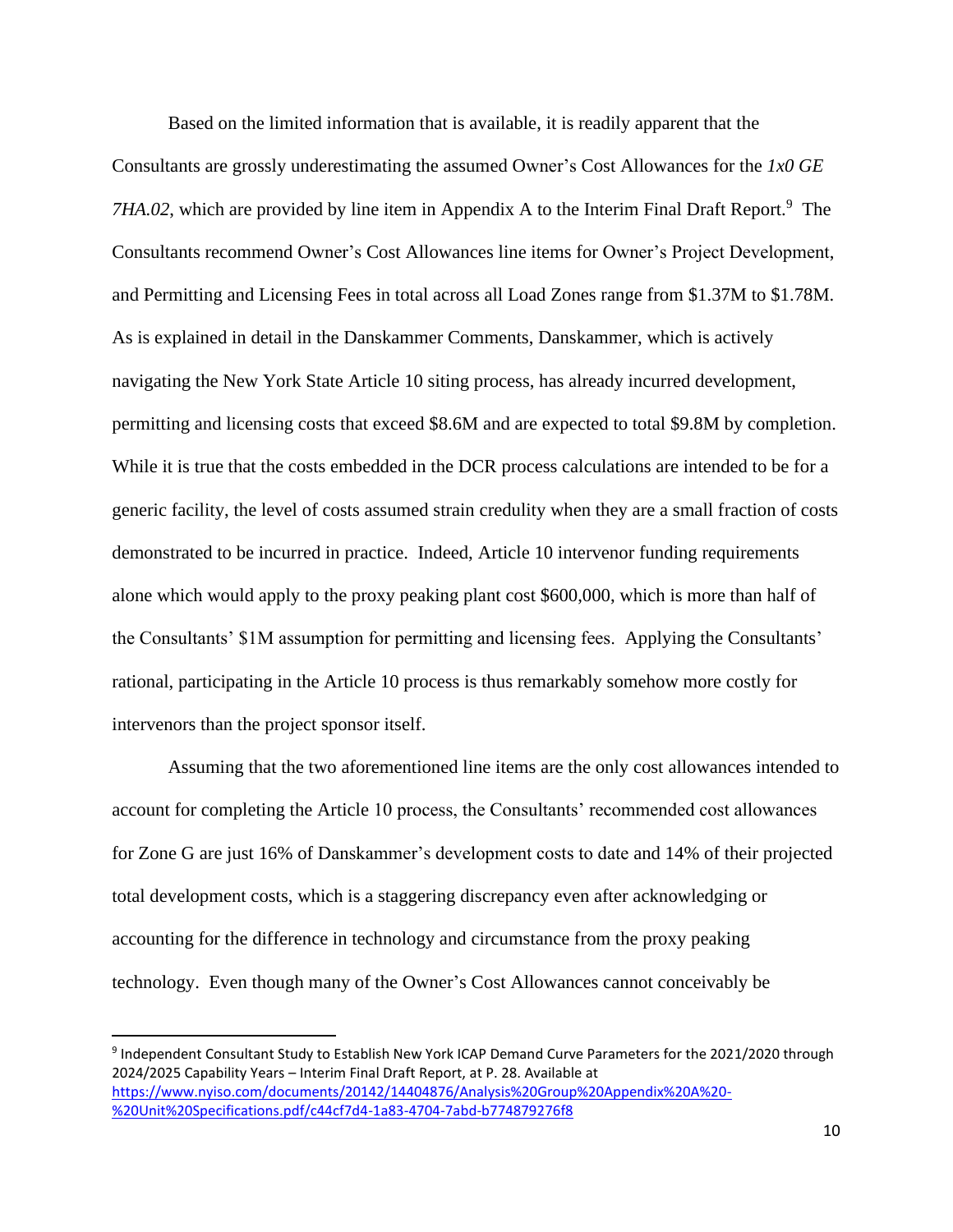considered to be permitting costs, assuming, *arguendo,* that 50% of the costs for the Owner's Operational Personnel Prior to COD, Owner's Engineer, Owner's Project Management, and Owner's Legal Costs line items, in addition to the total costs for the Owner's Project Development and Permitting and Licensing Fees line items, are intended to account for the costs of navigating the Article 10 permitting an licensing process, the total line item cost of \$3.165M (outside of Zones J and K) would still be 37% of Danskammer's costs to date and 33% of expected total costs at completion.<sup>10</sup> The NYISO must significantly increase the Owner's Cost Allowances for Owner's Project Development, Permitting and Licensing, or explain how the current recommendations are reasonable in light of the information provided by Danskammer and the development cost data submitted by both CPV and Cricket Valley in compliance with the NYISO's BSM requirements.

Beyond the direct comparison to actual investments made by developers, BMCD's owner's cost recommendations are, in most cases, half that of the owner's cost recommendations made during the 2016 DCR process. The Consultants have not provided explanation for why the change in proxy peaking technology has resulted in owner's costs that vary so greatly from the last DCR, especially when every indication is that siting and permitting a fossil-fueled peaking facility has become riskier and more costly in New York. For example, during the 2016 DCR process, AGI and Lummus Consultants International, Inc. ("Lummus") recommended Zone G owner's development costs of approximately \$6.4M, whereas BMCD recommends owner's development costs of just \$370k.<sup>11</sup> Lummus recommended permitting and legal costs of more

<sup>&</sup>lt;sup>10</sup> The specific line items include: Owner's Operational Personnel Prior to COD (\$220,000) + Owner's Engineer (\$510,000) + Owner's Project Management (\$565,000) + Owner's Legal Costs (\$500,000) + Owner's Project Development (\$370,000) + Permitting and Licensing Fees (\$1,000,000).

<sup>&</sup>lt;sup>11</sup> Study to Establish New York Electricity Market ICAP Demand Curve Parameters (September 13, 2016), at P. 112 Available at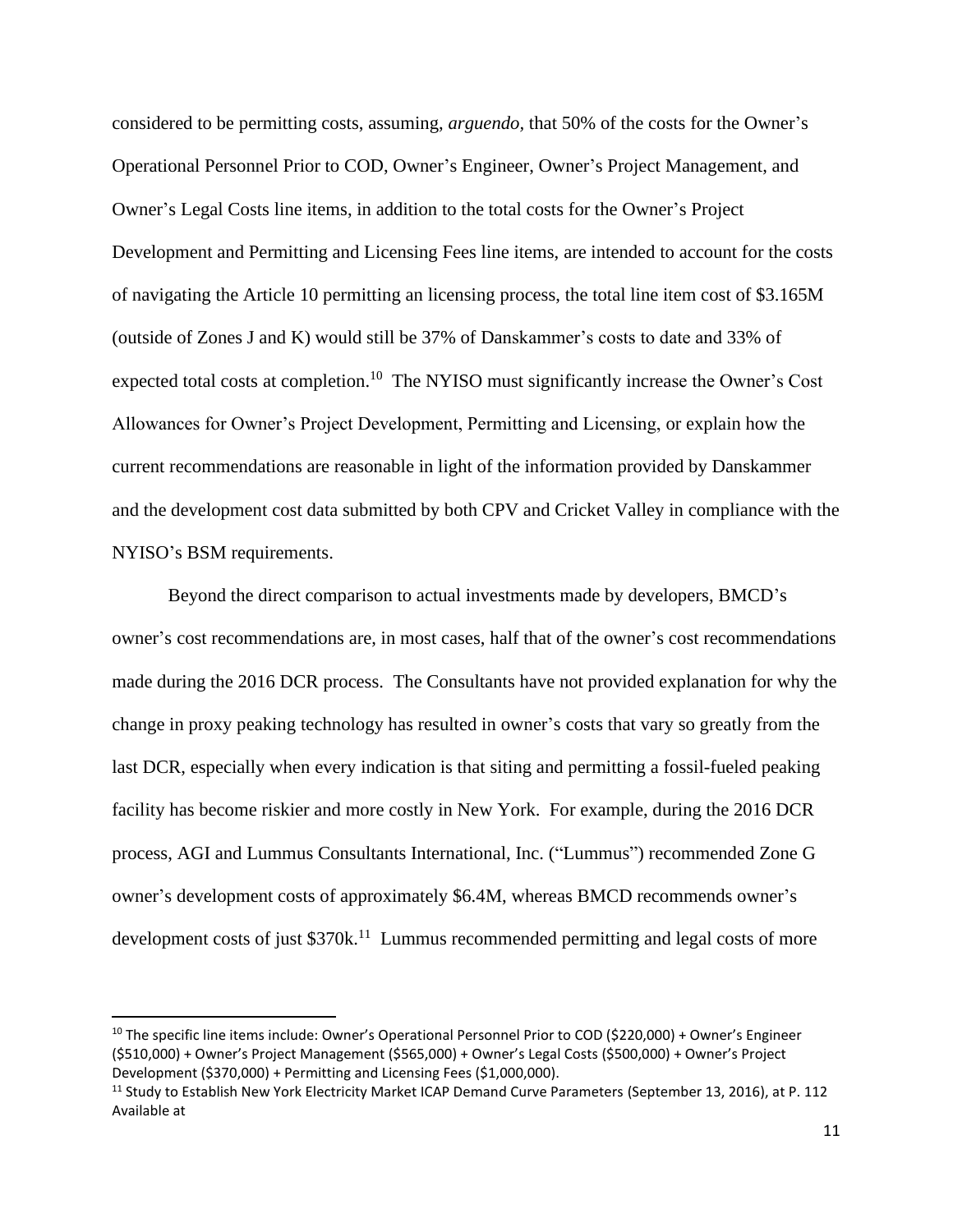than \$2.1M each, whereas BMCD has recommended permitting and legal costs of just \$1M each. Lummus recommended project management costs of \$3.19M whereas BMCD recommends project management costs of \$1.3M. Notably, BMCD does not even account for the cost of financing fees in its recommendations when Lummus assumed \$4.2M in financing fees. In almost every single case, the recommended owner's costs of the proxy peaking unit for the 2021- 2025 DCR are a fraction of the assumed costs in the last DCR, with absolutely zero justification from BMCD. The NYISO must increase the assumed owner's costs across the board in its Final Recommendations or provide a justification for why the 2020 DCR owner's costs vary so dramatically from those assumed for the 2017-2021 Demand Curves.

Since IPPNY's initial comments were submitted on July 1, BMCD have increased the proposed gas pipeline interconnection cost from \$180k per inch diameter per mile to \$250k for all Load Zones except Zone J. The \$250k recommendation is a mere 38% increase when IPPNY demonstrated that the costs of the CPV Valley interconnection, which is the most recently constructed gas lateral pipeline in New York, were more than 200% higher than BMCD's initial recommendation.<sup>12</sup> IPPNY understands that the proposed \$250k cost represents a generalized estimate that applies to all Load Zones and that project specific costs may be higher or lower depending on varying circumstances, but to recommend a gas interconnection cost that is so clearly below actual costs incurred by a developer that responded to currently applicable siting requirements, such as a requirement to trench the entire length of the pipeline, is clearly unreasonable.

[https://www.nyiso.com/documents/20142/1391705/Analysis%20Group%20NYISO%20DCR%20Final%20Report%2](https://www.nyiso.com/documents/20142/1391705/Analysis%20Group%20NYISO%20DCR%20Final%20Report%20-%209_13_2016%20-%20Clean.pdf/55a04f80-0a62-9006-78a0-9fdaa282cfc2) [0-%209\\_13\\_2016%20-%20Clean.pdf/55a04f80-0a62-9006-78a0-9fdaa282cfc2](https://www.nyiso.com/documents/20142/1391705/Analysis%20Group%20NYISO%20DCR%20Final%20Report%20-%209_13_2016%20-%20Clean.pdf/55a04f80-0a62-9006-78a0-9fdaa282cfc2)

<sup>12</sup> IPPNY July 1 Comments at P. 22.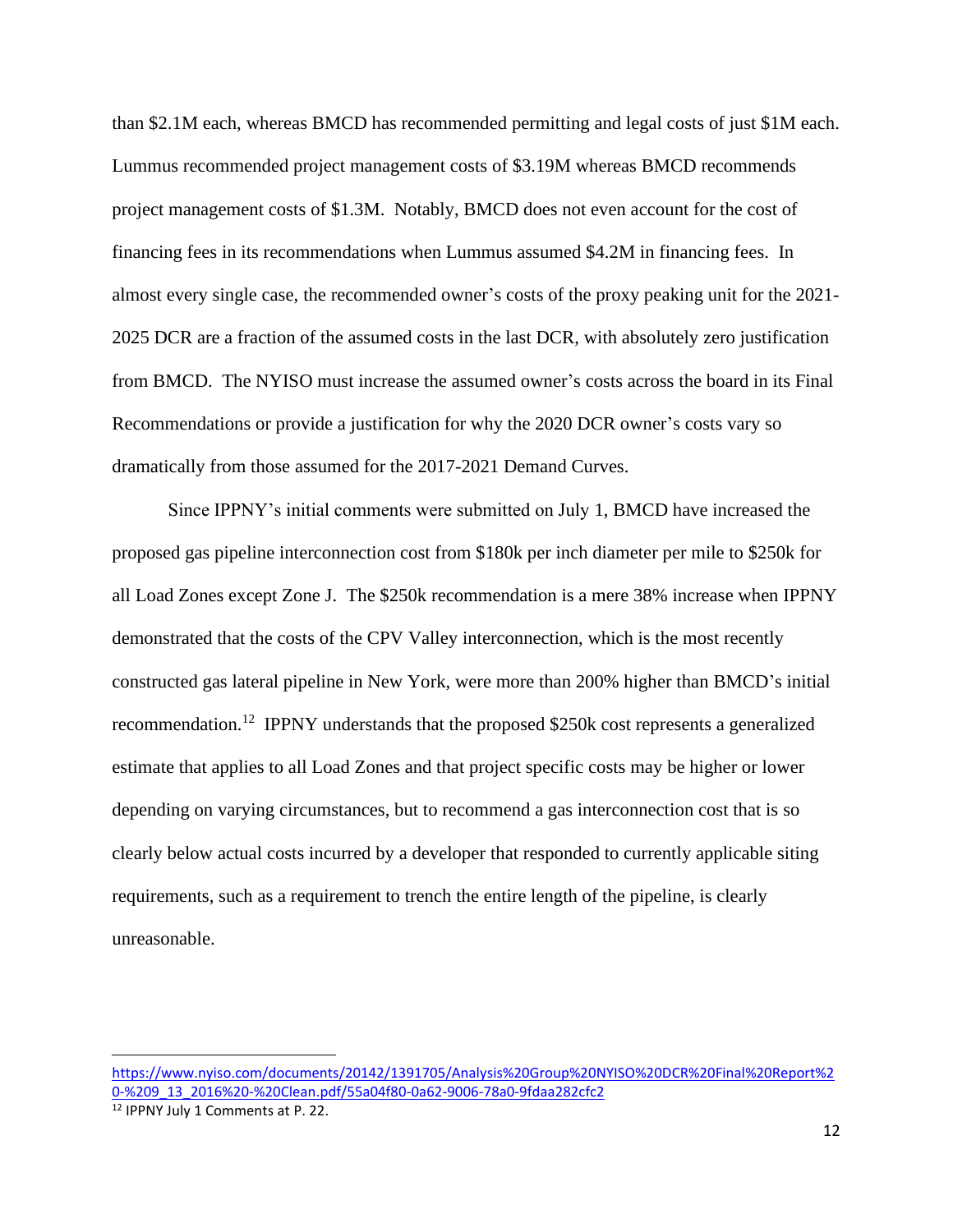Another considerable discrepancy between the Consultants' recommendations and realworld evidence presents itself in the Site Leasing Cost Assumptions for Zone J. In its July 1 Comments, IPPNY demonstrated that the \$270k/acre-year land lease cost assumption was based on stale-data first developed during the 2010 DCR and escalated for inflation in each DCR period since then. Given such data is stale, IPPNY cited to appraisals provided by Eastern Generation to BMCD which indicated that the value of land that is suitable for proxy peaking plant development in Queens and Brooklyn is more than double the \$270k/acre cost that the Consultants recommend. The appraisals were conducted by three independent entities preselected by New York City for the purposes of determining lease costs Eastern Generation would pay for land at two different locations for prospective power projects, i.e., Eastern Generation would prefer the appraisals to return a lower value. In their August 10 presentation to stakeholders, the Consultants claimed to have considered market transactions, property tax values, stakeholder-provided feedback, and quoted values obtained through discussion with various property owners in the potential acquisition of land for similar use, and determined that the \$270k/acre-year recommendation was within the observed range of values.<sup>13</sup> BMCD did not provide any details nor was BMCD able to confirm these properties were in reasonable proximity to the necessary gas and electric interconnections to support a proxy peaking plant. IPPNY requests that additional information be provided on the range of values that were observed by BMCD, as the only value known to stakeholders to date is the value of land that Eastern Generation has offered in verbal comments and provided to the Consultants and NYISO, which, again, was more than 100% higher than BMCD's recommendation. Without additional

<sup>&</sup>lt;sup>13</sup> NYISO 2019/2020 ICAP Demand Curve Reset: Updates for Interim Final Report, (August 10, 2020), at P. 6. Available at

[https://www.nyiso.com/documents/20142/14404876/Presentation%20Analysis%20Group%20Interim%20Final%2](https://www.nyiso.com/documents/20142/14404876/Presentation%20Analysis%20Group%20Interim%20Final%20Demand%20Curve%20Reset%20Report.pdf/1c3584df-7157-32d3-f250-30bb25aa9f99) [0Demand%20Curve%20Reset%20Report.pdf/1c3584df-7157-32d3-f250-30bb25aa9f99](https://www.nyiso.com/documents/20142/14404876/Presentation%20Analysis%20Group%20Interim%20Final%20Demand%20Curve%20Reset%20Report.pdf/1c3584df-7157-32d3-f250-30bb25aa9f99)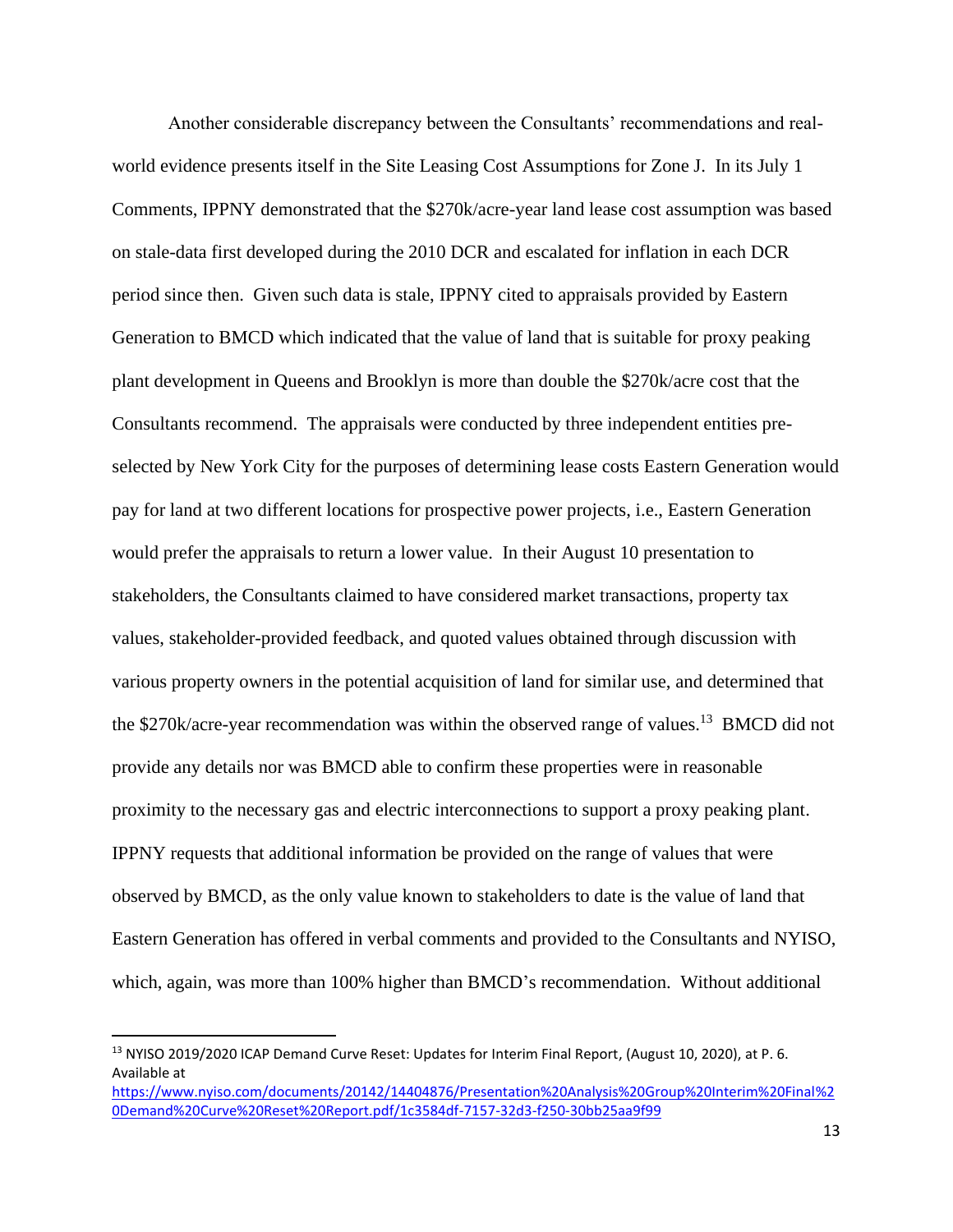information, it is impossible to determine whether BMCD is considering the value of land viable for power plant construction.

#### iv. **Gas Hubs**

AGI has not met its burden of demonstrating that designating TGP Z4 200L and TETCO M3 as the gas hubs for the Zone C and Zone G Rockland County proxy peaking plants is just and reasonable. Nor could AGI do so. Evidence provided in the comments of CPV Valley LLC and GenOn, submitted contemporaneously herewith, demonstrates that the selection of these hubs fails the geography criterion, these hubs are not viable options particularly given the level of the transportation adders proposed, and they remain a poor selection under the market dynamics criterion. Taking AGI's four-part criteria into account measured against the potential options, the current gas hubs for Zone C and Zone G, TETCO M3 and Iroquois Zn2, respectively, continue to be a just and reasonable option and should be used for purposes of setting the 2021- 2025 Demand Curves. Thus, IPPNY respectfully urges NYISO Staff to change these gas hubs and recalculate the 2021-2022 Demand Curves for the G-J Zone and the NYCA in its Final Recommendations accordingly.

In its 2017 DCR order, the Federal Energy Regulatory Commission ("FERC") found that the use of the multi-factor test used by the NYISO and the consultants to support their selection of natural gas hubs for each peaking plant location was consistent with the Services Tariff, enabled the NYISO to select valid gas hubs and provided transparency.<sup>14</sup> The multi-factor test included four categories: Market Dynamics; Liquidity; Geography; and Precedent. For the current DCR, AGI and the NYISO once again rely on this multi-factor test for selecting the

<sup>&</sup>lt;sup>14</sup> Docket No. ER17-386, New York Independent System Operator, Inc., Proposed ICAP Demand Curves for the 2017/2018 Capability Year and Parameters for Annual Updates for Capability Years 2018/2019, 2019/2020 and 2020/2021 (Nov. 18, 2016), Exhibit D, Analysis Group, Inc. et al., Study to Establish New York Electricity Market ICAP Demand Curve Parameters at PP 79-80.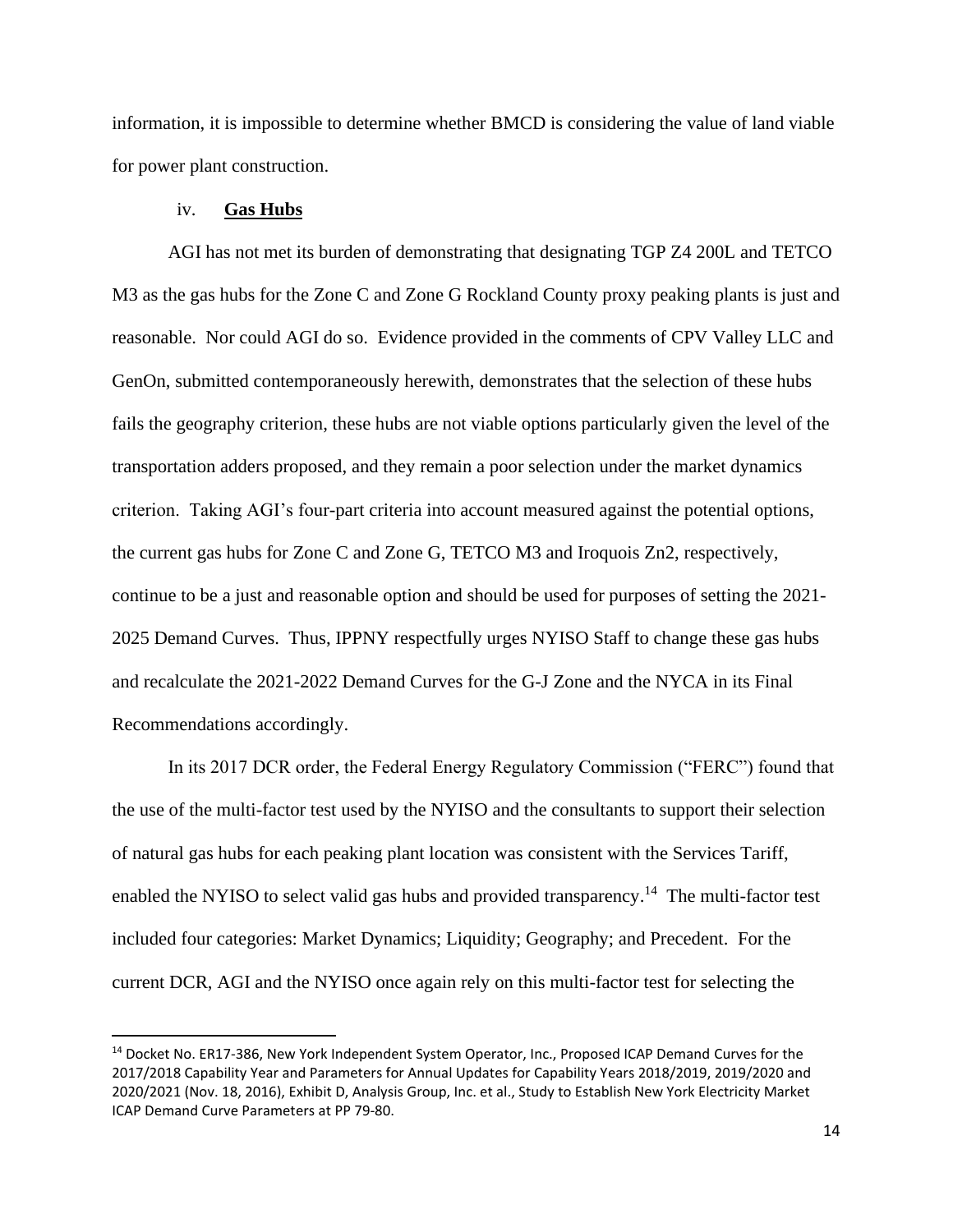natural gas hubs that will be used to determine the natural gas prices for the individual Load Zones.<sup>15</sup>

During the 2016 DCR process, the NYISO argued that the market dynamics criterion was particularly important because natural gas hubs that are not correlated with electricity market dynamics and pricing outcomes may not accurately reflect the proxy peaking plant's actual supply costs. As a result, the net EAS revenues available to the proxy peaking plant will be significantly overstated, resulting in artificially lower reference price points for the ICAP Demand Curves that do not provide adequate price signals regarding the value of capacity.<sup>16</sup> The NYISO further argued that it selected Iroquois Zn2 as the sole natural gas hub for Zone G because it was far better correlated than TETCO M3 to LBMPs and, therefore, was the most reflective of market dynamics in that Load Zone.<sup>17</sup> The NYISO also focused on the fact that Iroquois Zn2 had adequate levels of trading history and activity in comparison to alternatives proposed by protestors. FERC found the NYISO had reasonably weighed the options and agreed with the NYISO's assessment of the importance of the correlation of natural gas prices at the selected hubs with LBMPs for the relevant load zone and its emphasis on trading history and activity. 18

While AGI has sought to depart from these two hubs in this DCR process, its selections are not just and reasonable. For example, as established by both GenOn and CPV, TETCO M3 gas delivered across the Algonquin lines is generally not available to New York parties. Instead,

<sup>&</sup>lt;sup>15</sup> However, AGI also specifies in its Final Report that it has "updated" the "methodology" it used to address the geography criterion. (*See* Final Report at n.81. As established in the GenOn and CPV comments submitted contemporaneously herewith, AGI failed to take into account relevant information concerning the gas market dynamics of gas supply that is transported through southeastern New York to southern New England. When all relevant facts are reviewed, the TETCO M3 gas hub clearly cannot meet the geography criterion. <sup>16</sup> *Id*. at P 63.

 $17$  *Id*.

<sup>18</sup> *Id*. at PP 80-81.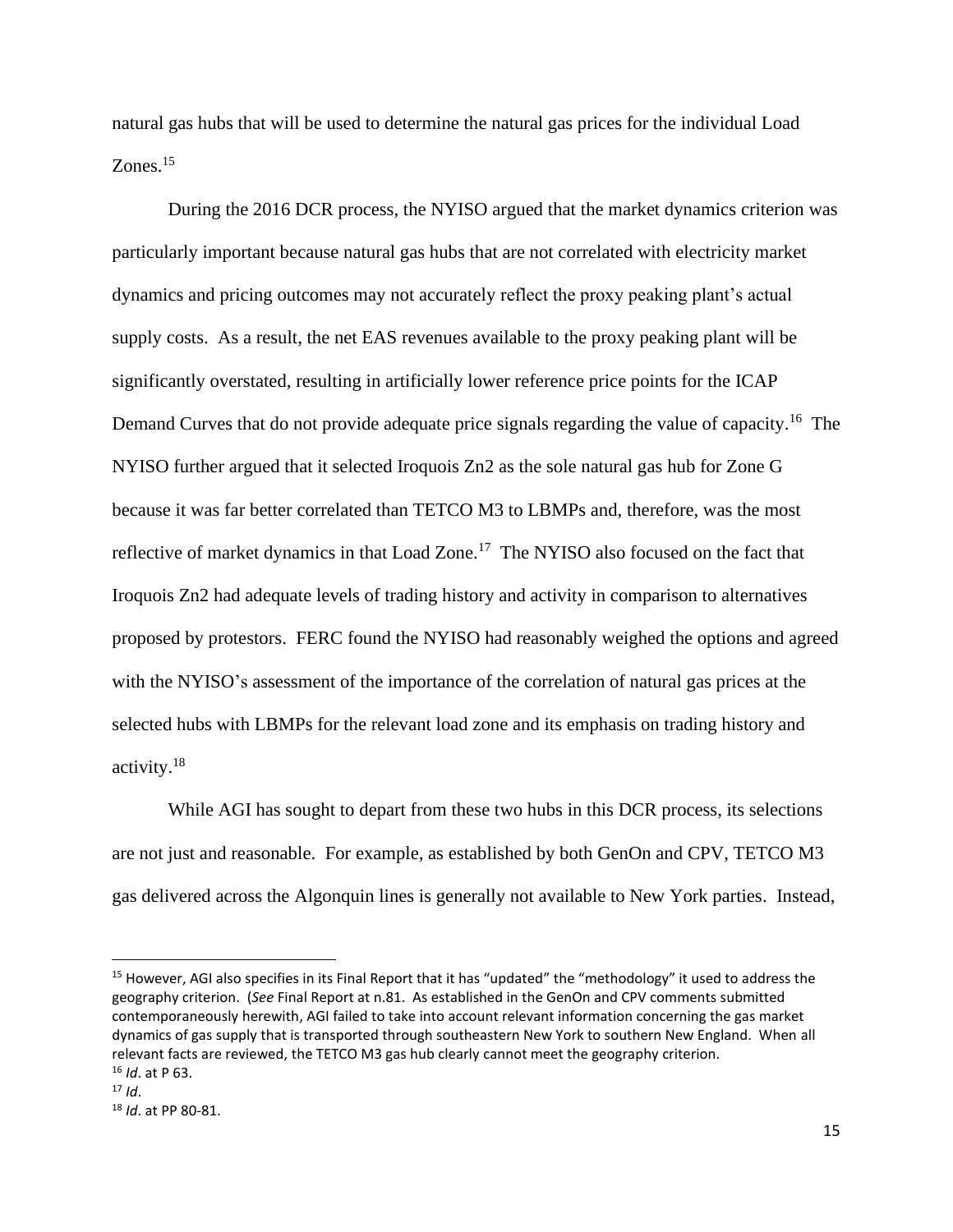it flows to New England local distribution companies and utilities under firm transportation contracts. While the proxy peaking plant's role is to provide reliability under stressed system conditions, it is exactly during these periods when TETCO M3 gas is the least likely to be available for its use. Moreover, its correlation with LBMPs remains poorer than other viable alternatives and it also cannot satisfy the precedent criterion. Applying AGI's four-part criteria, the TETCO M3 option is not a reasonable choice for Zone G Rockland.

On the other hand, both TETCO M3 and Iroquois Zn2 remain the reasonable gas hub selection. They are well-correlated with LBMPs in their respective zones, meet the geography criterion, provide adequate trading history and activity and, because they were chosen in the last DCR, satisfy the precedent criterion.<sup>19</sup> Because AGI's and NYISO's currently recommended gas hubs are not reasonable for Zones C and G (Rockland), the NYISO must revise this recommendation. Based on the evidence provided, IPPNY respectfully urges the NYISO to maintain the current gas hubs for Zones C and G (Rockland) in this DCR and recalculate the Demand Curves for the G-J Zone and the NYCA in its Final Recommendations accordingly.

## **B. The Net EAS Revenue Model Developed Overstates Expected EAS Revenues Due to a Modeling Error and Must be Corrected.**

IPPNY shares the concerns expressed by TigerGenco, LLC, the owner of the Bayonne Energy Center peaking plant, in its comments submitted contemporaneously herewith.<sup>20</sup> In its July 1 Comments, IPPNY expressed concern with AGI's EAS revenue model because it appeared to be overstating the revenues that generators could expect to earn in the energy market, therefore unjustifiably reducing the Demand Curve reference point prices. In response

 $19$  As reflected in the GenOn comments, the Algonquin pipeline produces better correlation and meets the geography criterion. Thus, it, too, is just and reasonable. However, if NYISO Staff wishes to give additional weight to the precedent criterion, the Iroquois Z2 gas hub remains a just and reasonable option that should be endorsed. <sup>20</sup> Hereinafter referred to as "Bayonne."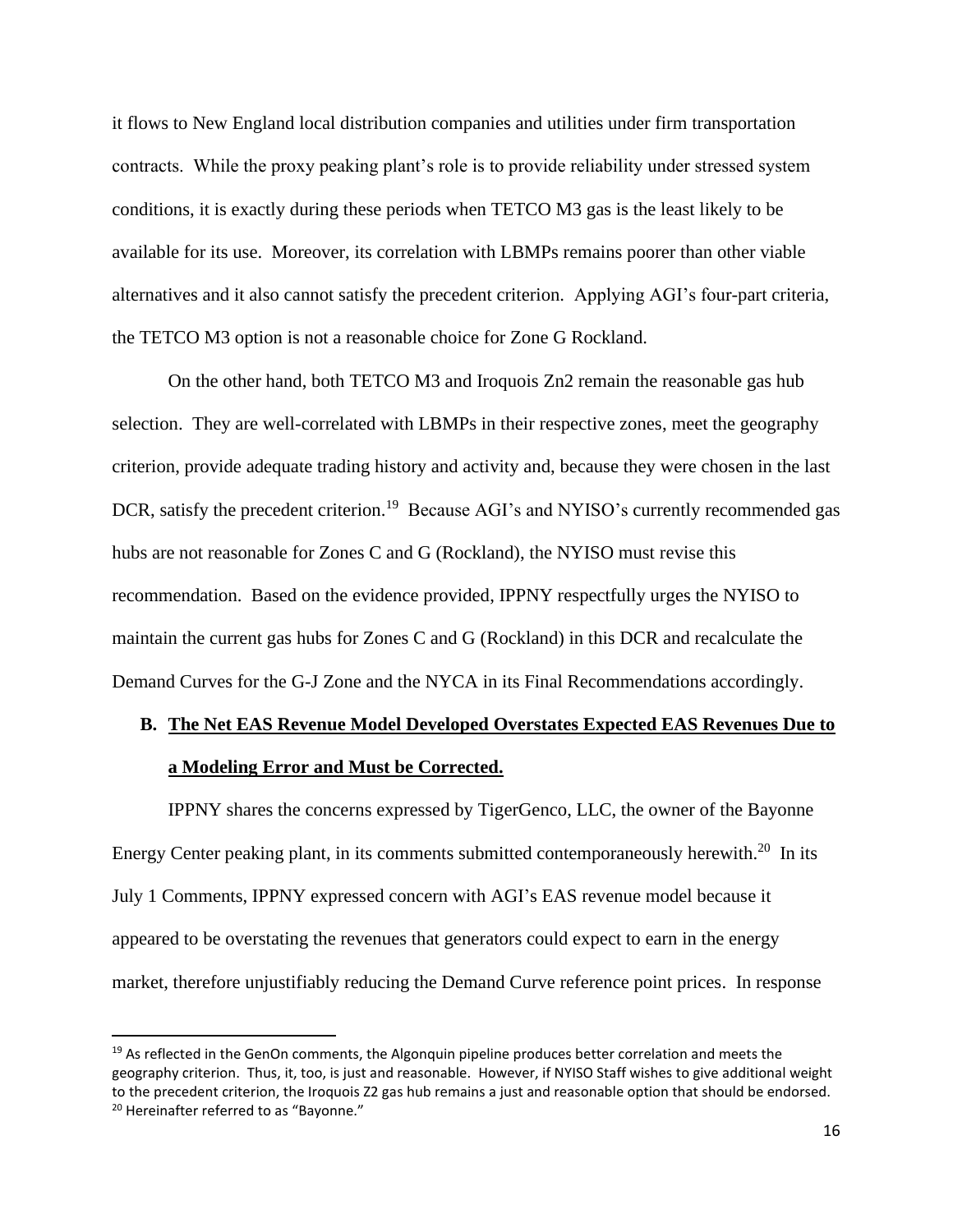to these concerns and repeated requests that AGI perform benchmarking to confirm its revenue figures fell within a reasonable range of accuracy, AGI has simply responded that its expectation is that the model should net out underestimations in certain hours against overestimations in others. Since IPPNY's comments were submitted, Bayonne benchmarked the Consultant's EAS revenue model against its own revenues over the three-year historic period being evaluated by the Consultants and found that the model is, in fact, significantly overstating revenues as a result of an incorrect representation of the cost of gas over weekend periods.

As a result of their benchmarking analysis, Bayonne found that the model is assuming that a generator can burn gas over the weekend at the price quoted for Friday. This is a misrepresentation of how gas trading works. The price over the weekend is included in the posted price for the first trading day *after* the weekend which represents a strip of gas purchases. On a normal two-day weekend, the Monday quoted price is the price of gas for Saturday through Monday. On a holiday weekend that is celebrated on a Monday such as Martin Luther King weekend, the Tuesday price is the price of gas for Saturday through Tuesday. Bayonne's benchmarking analysis further confirmed that this error significantly contributed to the overstated Net EAS revenue estimates with the driving factor being weekends where the Friday gas price was substantially below the price that would apply for the weekend. In effect, the model was making two separate, but compounding, errors by assuming LBMPs that were consistent with higher gas costs over the weekends while also assuming that the generator could purchase the cheaper Friday gas cost for its operations over the weekend.

To correct these errors and align the model to more accurately reflect historic market data, Bayonne utilized the natural gas spot prices from S&P Global Market Intelligence for the next trading day after the holiday weekend (e.g., Tuesday), because the natural gas price reported

17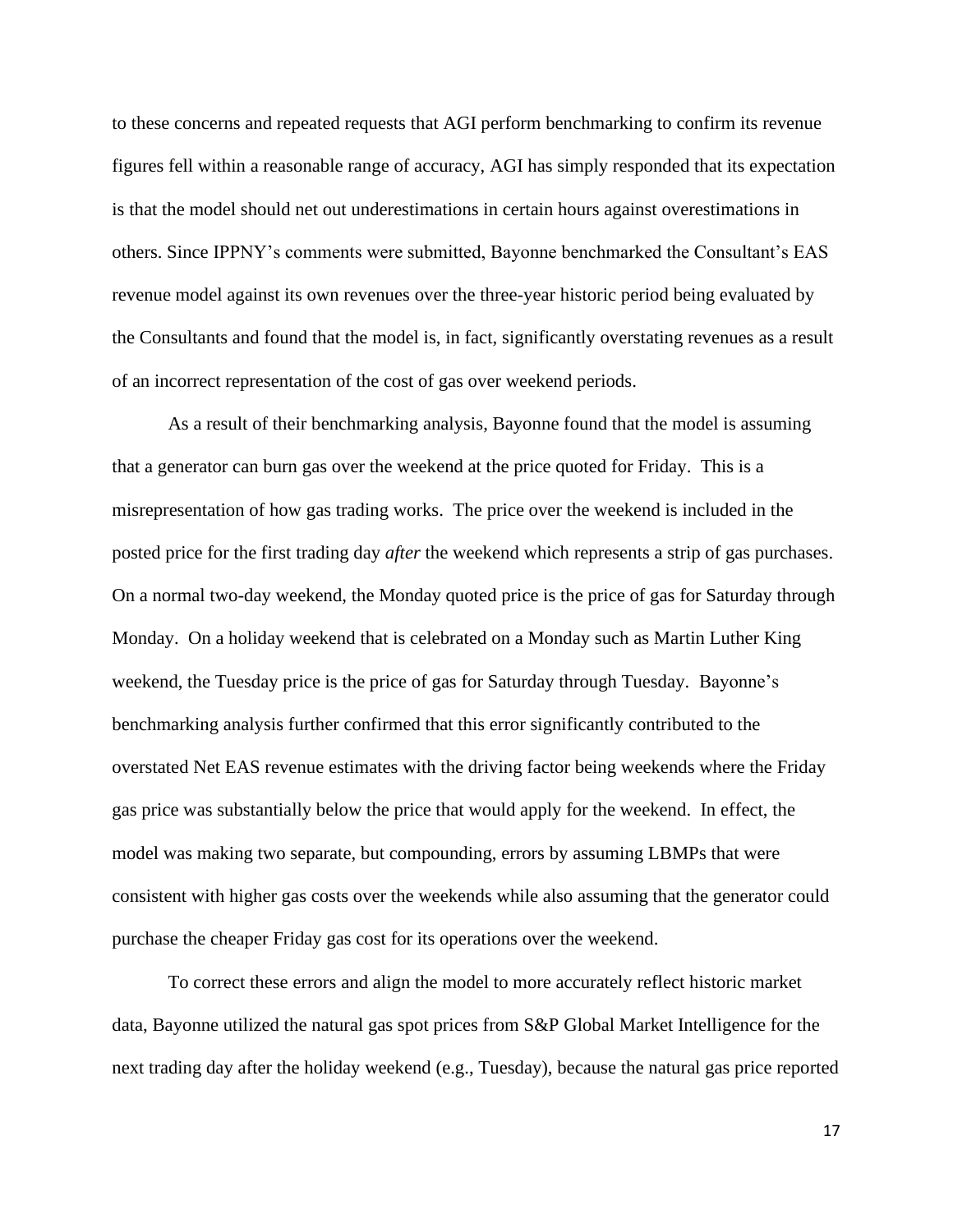on the next trading day after a weekend *is* the actual natural gas price for the entire weekend strip, rather than a one-day price, as the Friday price represents. The correction resulted in a far smaller divergence between the AGI's model results and Bayonne's actual results. These natural gas spot prices must be incorporated into the Net EAS revenue model as Bayonne has proposed to correct for the model's current substantial overstatement of expected revenues.

# **C. The NYISO Must Utilize LOE-AFs That Reflect the Known Resource Retirements Resulting from DEC's Peaker Rule to Effectively Align with the Assumptions Used, and the Approach Taken, in the NYISO's Comprehensive Planning Processes and Meet the System's Resource Adequacy Needs.**

In the July 1 Comments, IPPNY requested that the LOE-AFs be updated to include all of the known retirements that were included in the NYISO's 2020 Reliability Needs Assessment ("RNA") so that the costs and revenue estimates used in setting the 2021-2025 Demand Curves would reflect the most recent information defining actual system conditions at the minimum ICAP requirements. AGI updated its recommendations to include some of the supply changes that were included in the RNA but nevertheless chose to ignore the market exit of peaking units responding to the statutory mandates established in DEC's Peaker Rule.

According to the 2020 RNA, the compliance plans submitted by the owners of these facilities confirm that there are a number of peaking units that will retire in, or offer only non-Ozone season capacity by, 2023, primarily in Zone J. The 2020 RNA studies confirm that a small portion of the total MWs to be retired would cause an immediate 110 MW reliability need in the Astoria East/Corona load pocket which rises to 180 MW by 2030 due to projected load growth.<sup>21</sup> In its August 10 presentation to the ICAP Working Group, the NYISO explained the

<sup>21</sup> *2020 RNA Preliminary ("1st Pass") Reliability Needs*, NYISO (June 19, 2020) ("NYISO 2020 RNA Preliminary 1st Pass"), at P. 20. Available at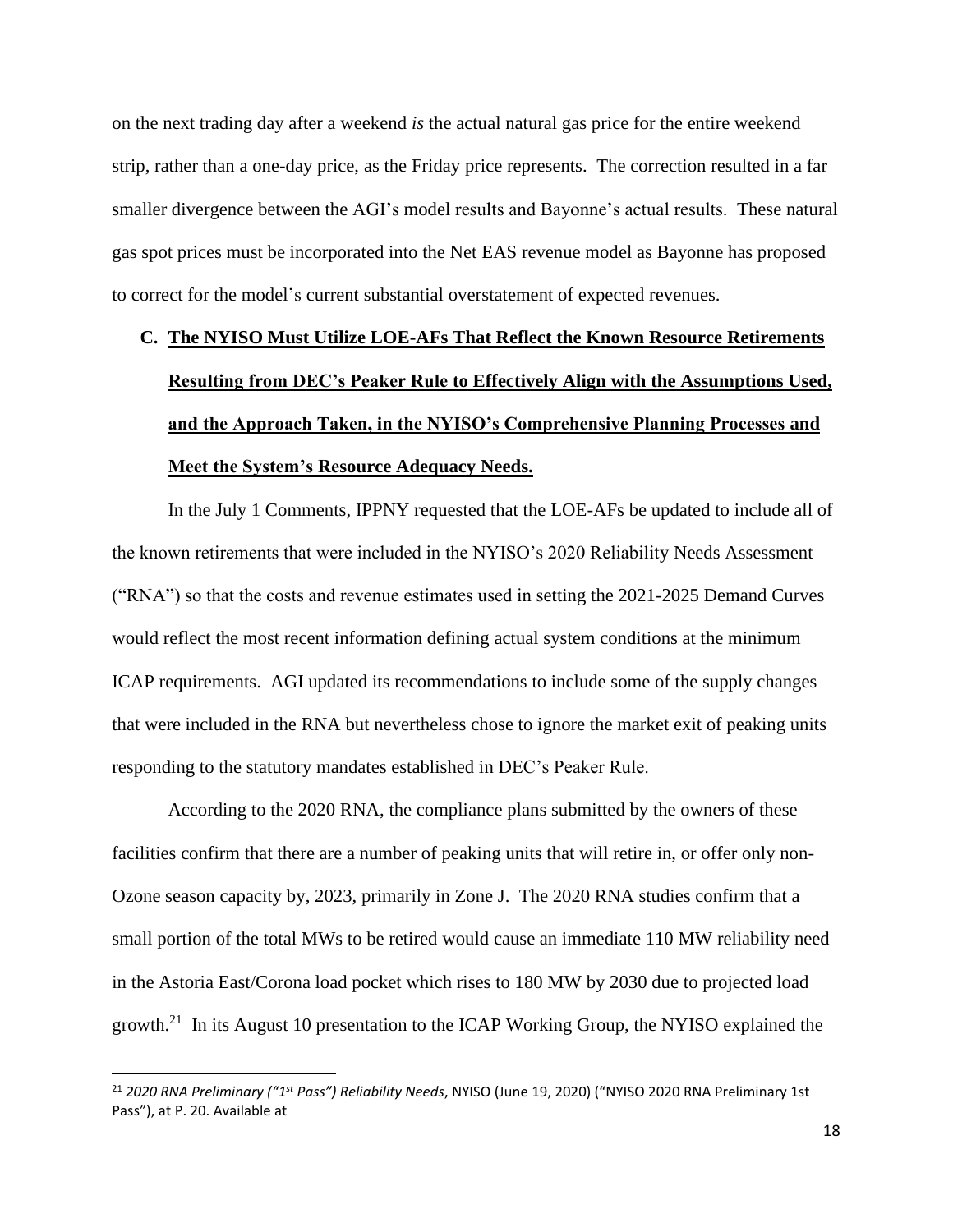differences between its RNA study, Congestion Assessment and Resource Integration Study, and the Installed Reserve Margin ("IRM") study, and suggested that the treatment of supply resources in the LOE-AF study most closely resembles the treatment of resources in the IRM study.<sup>22</sup> In the IRM study, all units that are expected to retire within the study period are removed from the model. Units that are needed to meet reliability needs will have been identified in the short term assessment of reliability ("STAR") or RNA, both of which are conducted by the NYISO with input on local system considerations from the affected transmission owners. In this case, the NYISO has just completed an RNA and STAR analysis and found that all of the NYC peakers projected to retire in 2023 except those required to meet a 110 MW need in the Astoria load pocket can retire. For the NYISO's statement to be true that the LOE-AF study most closely resembles the treatment of resources in the IRM study, projected retiring or unavailable units over the LOE-AF study period must be removed from the model. In other words, the known peaker unit retirements and seasonally limited capacity must be removed from the LOE-AF model and only the minimum number of units needed to meet the 110 MW reliability need identified in the 2020 RNA should be retained. The NYISO must be objective and consistent in the application of its inclusion rules between its planning studies, regardless of the price impact. $23$ 

<sup>22</sup> 2021-2025 ICAP Demand Curve Reset: NYISO Staff Draft Recommendations (August 10, 2020), at PP 11-12. Available a[t https://www.nyiso.com/documents/20142/14404876/2019-](https://www.nyiso.com/documents/20142/14404876/2019-2020%20NYISO%20Staff%20Draft%20Recommendations%2008102020%20ICAPWG%20Final.pdf/17113790-92b9-f12f-1711-d171f889b166) [2020%20NYISO%20Staff%20Draft%20Recommendations%2008102020%20ICAPWG%20Final.pdf/17113790-92b9](https://www.nyiso.com/documents/20142/14404876/2019-2020%20NYISO%20Staff%20Draft%20Recommendations%2008102020%20ICAPWG%20Final.pdf/17113790-92b9-f12f-1711-d171f889b166) [f12f-1711-d171f889b166](https://www.nyiso.com/documents/20142/14404876/2019-2020%20NYISO%20Staff%20Draft%20Recommendations%2008102020%20ICAPWG%20Final.pdf/17113790-92b9-f12f-1711-d171f889b166)

[https://www.nyiso.com/documents/20142/13200831/02%202020RNA\\_1stPassRN.pdf/8a0de336-bd24-1260](https://www.nyiso.com/documents/20142/13200831/02%202020RNA_1stPassRN.pdf/8a0de336-bd24-1260-dc4b-5df58cdb049) [dc4b-5df58cdb049](https://www.nyiso.com/documents/20142/13200831/02%202020RNA_1stPassRN.pdf/8a0de336-bd24-1260-dc4b-5df58cdb049) 

<sup>&</sup>lt;sup>23</sup> It again bears note that the NYISO Staff aggressively pursued Manual revisions before the impending start of the 2020 RNA to ensure that it could more effectively account for the decisions set forth by owners in their respective Peaker Rule compliance plans. Ignoring those changes here undercuts those efforts and ensures inconsistencies in the manner in which resources are modeled which, in turn, breeds uncertainty in market pricing.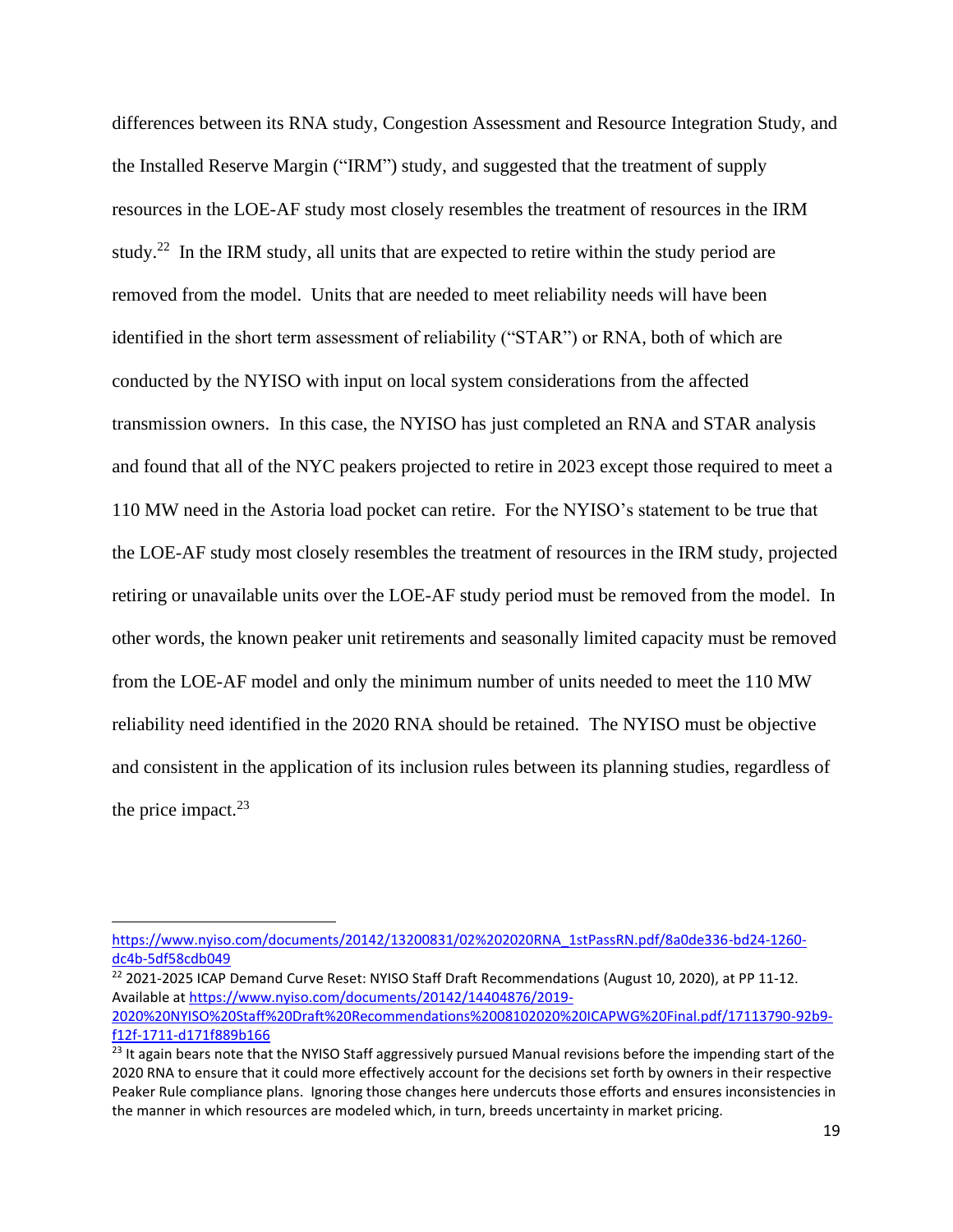A further reason the NYISO gives for not including the Peaker Rule retiring units is that only four months of market prices capturing the retirements would be used in the Net EAS revenue model, and that it doesn't believe accounting for the retirements in the LOE-AF study for the entire reset period would be "fair." This conclusion is inconsistent with the process for setting the LOE-AF – a process that by design is forward looking over the entire DCR period. It is not appropriate for the NYISO to selectively choose not to represent these retirements – and the associated market price impacts – which are directed by state law. It is no more unfair to model the peaker retirements impact for 2023 than it is to model any other assumptions for 2023 and 2024.

The NYISO treatment of assuming the peaking units will continue to operate when determining the LOE-AF is also inconsistent with its assumptions in the BSM analysis. With the approval of the Renewable Exemption Cap compliance filing, the NYISO will grant BSM exemptions for renewable resources based on known regulatory retirements. The NYISO's filing letter stated that it will incorporate the expected peaker retirements to comply with the Peaker Rule into the BSM evaluation. The NYISO also stated that the BSM evaluation would account for seasonal shutdowns of peaking units. The LOE-AF must also account for these peaking unit retirements and seasonal shutdowns to assure that it does not produce and rely on a LOE-AF that has been artificially inflated.

#### **D. Conclusion**

For the foregoing reasons, IPPNY urges NYISO Staff to make the corrections, provide the additional information identified herein and revise its Final Recommendations accordingly to produce just and reasonable Demand Curves for 2021-2025. As the NYISO considers the matters raised herein, IPPNY remains available to provide further information or clarification

20